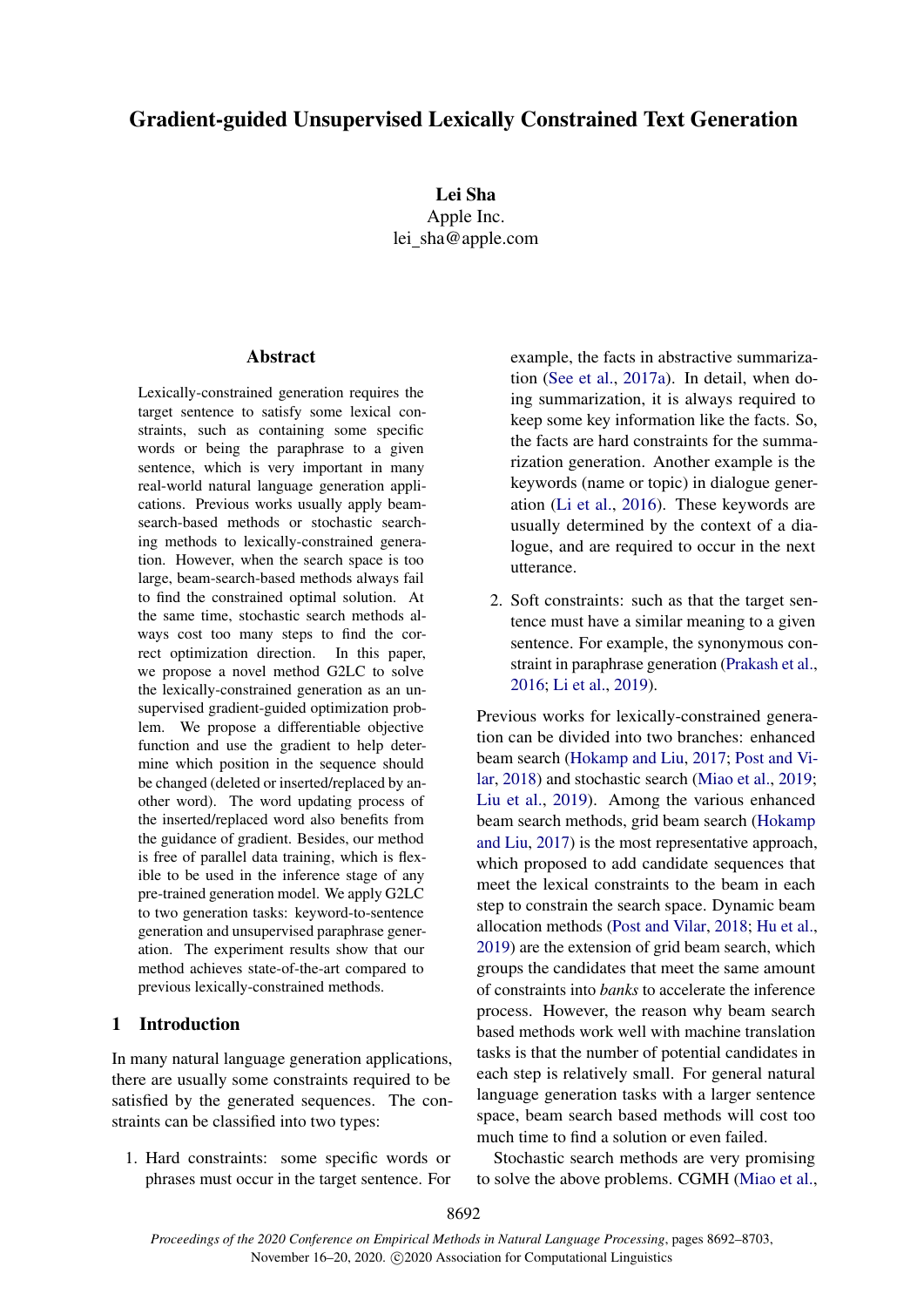[2019\)](#page-10-4) uses Metropolis-Hastings sampling to determine a series of editing actions to a given prototype sentence, including insertion, deletion, and replacement. UPSA [\(Liu et al.,](#page-10-5) [2019\)](#page-10-5) is a discrete optimization method, which focuses on generating paraphrased sentences in an unsupervised way. UPSA creates a discrete objective function to evaluate semantic similarity and language fluency for a given candidate sentence, and use simulated annealing to search for the optimum solution with three editing actions (insertion, deletion, and replacement). However, in each of the stochastic search steps, many decisions are randomly chosen, such as which position is going to be edited, and which word is going to be replaced with. Then, an accepted rate is applied to decide whether this action should be taken. This stochastic trial-and-error strategy will potentially lead to a waste of search steps.

In this paper, we propose a novel method named G2LC for lexically-constrained generation. G2LC proposes a differentiable objective function that is able to evaluate the semantic similarity, the language fluency, and whether the constraints are satisfied. We use back-propagation to obtain the gradient on the representation of each word, then we propose to take the position with the largest gradient norm as the editing position for insertion, replacement, or deletion. When we choose to insert or replace, we first use a fuzzy word as the inserted or replacement word, which is then to be updated by an optimizer, such as Adagrad [\(Duchi](#page-9-3) [et al.,](#page-9-3) [2011\)](#page-9-3). The word token will be replaced with a new word if the updated word representation is closed enough to the embedding of that new word.

Our G2LC can be applied to a large variety of tasks. In the experiment, we apply G2LC to two tasks: keyword-to-sentence generation and unsupervised paraphrase generation. The experiment results show that our method achieved state-of-theart performance compared to previous lexically-constrained generation methods<sup>[1](#page-1-0)</sup>.

Our contributions can be summarized as follows:

- We propose a differentiable objective function for multiple keyword/keyphrase constraints inspired by the convolution operation.
- We propose to use gradients to determine the editing position and the new word for replacement or insertion in each search step. This

will make the searching process easier to find the optimum result.

• We make our approach possible to assist existing generation models to conduct lexicallyconstrained generation without any parallel corpus for training. This can be applied to a large variety of generation tasks.

## 2 Related Works

Earlier works about lexically-constrained generation are mainly relying on *auxiliary inputs* to constrain the decoder outputs. For example, with the desired prefix, machine translation models are designed to search for the best suffix for the target sentence output [\(Foster and Lapalme,](#page-9-4) [2002;](#page-9-4) [Bar](#page-9-5)[rachina et al.,](#page-9-5) [2009;](#page-9-5) [Green,](#page-9-6) [2014;](#page-9-6) [Wuebker et al.,](#page-11-0) [2016;](#page-11-0) [Knowles and Koehn,](#page-9-7) [2016\)](#page-9-7). To make the keyword able to occur in the middle of the target sentence, [Mou et al.](#page-10-6) [\(2016\)](#page-10-6) proposed a backwardforward generation method which guarantees to contain only one keyword. For multiple keyword constraints, [Cheng et al.](#page-9-8) [\(2016\)](#page-9-8) and [Domingo et al.](#page-9-9) [\(2016\)](#page-9-9) proposed an interactive post-editing method, but these methods tend to bind the lexical constraints to the original model, which will lead to the retraining of the whole model if we would like to use existing generation model to conduct lexicallyconstrained generation.

Enhanced beam search is proposed as a plug-andplay method to lexically-constrained generation. Grid beam search [\(Hokamp and Liu,](#page-9-1) [2017\)](#page-9-1) conduct beam search in two dimensions searching for the candidate sentences that satisfied the given lexical constraints. [Anderson et al.](#page-9-10) [\(2017\)](#page-9-10) did a similar searching process using finite state automata. Dynamic beam allocation methods [\(Post and Vilar,](#page-10-3) [2018;](#page-10-3) [Hasler et al.,](#page-9-11) [2018;](#page-9-11) [Hu et al.,](#page-9-2) [2019\)](#page-9-2) are the extension of grid beam search, which groups the candidates that meet the same amount of constraints into *banks* to accelerate the inference process. Although enhanced beam search works well in the tasks with limited search space such as machine translation, it will cost a lot of time on searching candidate sentences or even failed in general generation tasks when there is a much larger search space.

Stochastic search is also a plug-and-play method that can be applied to large search space. CGMH [\(Miao et al.,](#page-10-4) [2019\)](#page-10-4) extends Gibbs sampling with word insertion and deletion, then use Metropolis-Hastings sampling to choose new

<span id="page-1-0"></span><sup>&</sup>lt;sup>1</sup>The code is available at  $https://sites.google.$ [com/view/lcgcode/%E9%A6%96%E9%A1%B5](https://sites.google.com/view/lcgcode/%E9%A6%96%E9%A1%B5)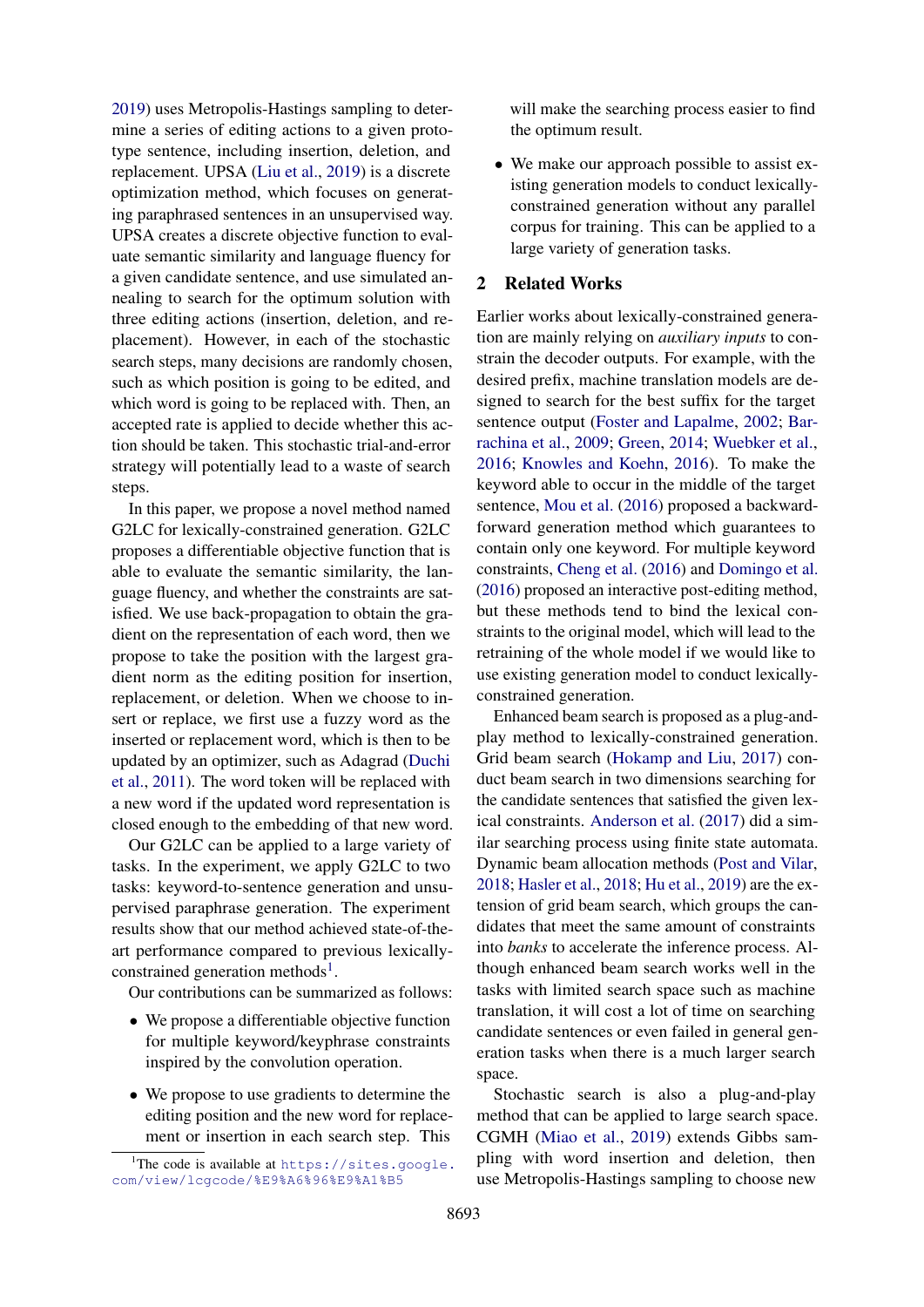words for the editing position. For each searching step, an *accept rate* is calculated to decide whether this step should be conducted. The sampling process should be continued until the Markov chain converges to a stationary distribution. UPSA [\(Liu](#page-10-5) [et al.,](#page-10-5) [2019\)](#page-10-5) also uses a sampling method to decide editing actions and choose new words. Instead of the Markov chain Monte Carlo (MCMC) approach in [Miao et al.](#page-10-4) [\(2019\)](#page-10-4), UPSA models lexicallyconstrained generation as a discrete optimization problem and use simulated annealing to solve it. Without the help of gradient, such approaches usually require more search steps to find the correct optimization paths. By contrast, our method is a gradient-guided method, which uses gradient's norm and direction to decide the editing position and the new word for replacement or insertion.

Nearly all generation model can be extended by plug-and-play method, including machine translation [\(Zhu et al.,](#page-11-1) [2020\)](#page-11-1), table-to-text generation [\(Sha](#page-10-7) [et al.,](#page-10-7) [2018;](#page-10-7) [Liu et al.,](#page-10-8) [2018\)](#page-10-8), dialogue response generation [\(Xing et al.,](#page-11-2) [2017;](#page-11-2) [Shi et al.,](#page-10-9) [2019\)](#page-10-9), and Neural Turing Machine (NTM) driven methods [\(Graves et al.,](#page-9-12) [2014;](#page-9-12) [Sha et al.,](#page-10-10) [2020\)](#page-10-10). There exist two methods: (1) directly replace the original searching method. For example, enhanced beam search [\(Hokamp and Liu,](#page-9-1) [2017;](#page-9-1) [Post and](#page-10-3) [Vilar,](#page-10-3) [2018\)](#page-10-3) replaced the generation model's original beam search method. (2) modify the generated word token sequence. For example, stochastic search methods [\(Miao et al.,](#page-10-4) [2019;](#page-10-4) [Liu et al.,](#page-10-5) [2019\)](#page-10-5) modify the sequence to maximize a designed score function. Our proposed method can also be taken as a plug-in for existing generation methods, which belongs to the second plug-in method described above. In our method, the original generation model is used as a part of the score function. The largest difference between our method and previous works is that all of our score functions are differentiable, and the gradients can be used to indicate the edit positions and actions.

### 3 Approach

Although we also use the gradient for optimizing, our approach is inverse to the normal neural network training procedure. In our method, all model weights are separately trained and then fixed, instead, the words' representations are taken as the parameters to be trained. So, our objective must ensure to be differentiable w.r.t the words' representations (which is the input).

### 3.1 Differentiable Cost Function

In this section, we would like to introduce the design of differentiable cost functions for different objectives.

#### 3.1.1 Lexical Constraint Objective

We assume that there are multiple key phrases  $C = \{c_1, \ldots, c_{N_c}\}\$  in one generation process, including unigrams and multi-grams. Assume that the sentence tokens are  $w_1, \ldots, w_n$  (*n* is the sentence length), and the word representations are  $y_1, \ldots, y_n$ , respectively. Different from conventional deep models, in our method,  $y_i$ ,  $i = 1, \ldots, n$ are trainable parameters instead of simply inputs or outputs. So, the exact value of  $y_i$  will be updated during the optimizing process. We will use  $e(w_i)$ to represent the "fixed" word embedding of word token  $w_i$  in this paper.

Given a constraint phrase  $c$  with length  $m$ , we first transform it into word embedding matrix  $M_c \in$  $\mathbb{R}^{md}$  (*d* is the embedding dimension). Since we require that each key phrase must occur in the target sentence, the most direct method is to compare the key phrase with each subsequence of length  $m$  in the sentence. Inspired by convolution operation, we propose to use a sliding window of size  $m$  to split the sentence into  $n - m$  slices. Then, we calculate the difference between the slices and the constraint phrase's embedding matrix. To make the key phrase occur in the sentence at least once, the smallest difference must reach 0. Therefore, the smallest 2-norm of these differences  $D_c$  is defined as the *keyword constraint objective* for constraint c as is shown in Equation [1.](#page-2-0)

<span id="page-2-0"></span>
$$
D_c = \min_{i=0}^{n-m} ||y[i:i+m] - M_c||_2, \qquad (1)
$$

where  $x[i : i + m]$  represents the *i*-th slice with length m in the sentence,  $\|\cdot\|_2$  represents the 2norm.

Then, the *keyword constraint objective* for all keyword constraints is the sum of each objective.

$$
L_c(y_1,\ldots,y_n)=\sum_{c'\in C}D_{c'}.
$$
 (2)

#### 3.1.2 Semantic Similarity Objective

For unsupervised paraphrase generation, we propose to separately train a paraphrasing recognition model, which discriminates whether two input sentences have the same meaning. Given two sentences  $X = \{x_1, ..., x_n\}$  and  $Y = \{y_1, ..., y_n\}$ ,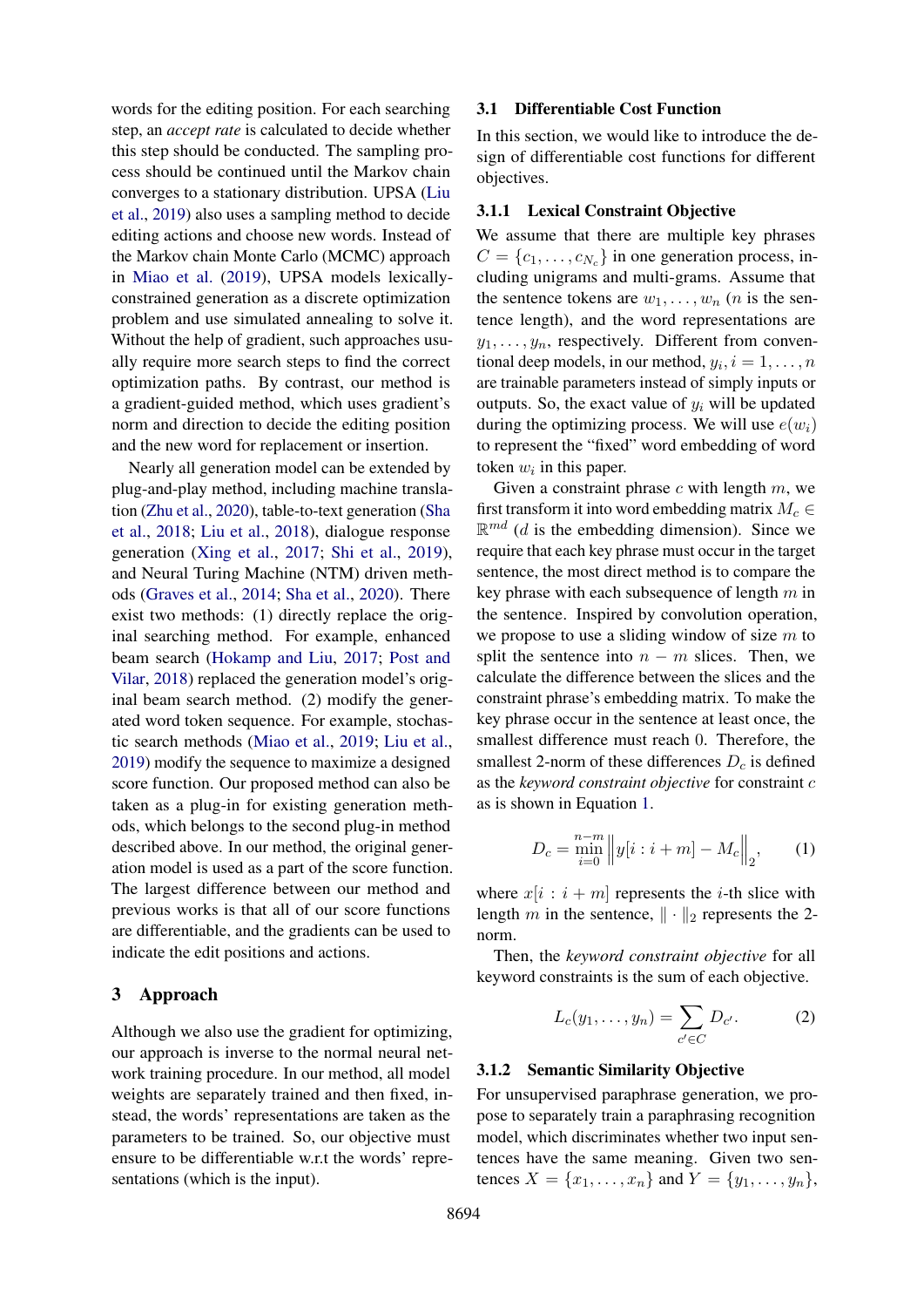we design the paraphrasing recognition model as a deep neural network using the architecture described in [Tan et al.](#page-10-11) [\(2018\)](#page-10-11). Different from them, the output layer was changed to a binary classification representing paraphrasing or not. Then, the *semantic similarity objective* is defined as:

$$
L_{ss} = 1 - P(1|X, Y; \theta_{ss}), \tag{3}
$$

where  $P(1|X, Y; \theta_{ss})$  represents the probability that X and Y have the same meaning,  $\theta_{ss}$  is the separately trained parameters which is fixed during the searching process.

#### 3.1.3 Language Fluency Objective

The basic requirement of a generated sentence is to be fluent. We apply a separately trained language model to calculate the likelihood of the given sentence, which is similar to previous works [\(Miao](#page-10-4) [et al.,](#page-10-4) [2019;](#page-10-4) [Liu et al.,](#page-10-5) [2019\)](#page-10-5).

However, in our method, to make the objective differentiable to the input (words' representation), we apply the language model to sentences in vector level instead of token level. So, the *language fluency objective* is defined as follows:

$$
L_{LM} = -\sum_{i} \log p(y_i | y_{< i}), \tag{4}
$$

where  $y_i$  is vector, so cross entropy cannot be directly used in the calculation of  $p(y_i|y_{< i})$ . We propose to take the word vocabulary as latent variables and obtain the probability as follows:

<span id="page-3-0"></span>
$$
p(y_i|y_{< i}) = \sum_{w \in \mathcal{V}} p(y_i|w)p(w|y_{< i}), \qquad (5)
$$

where  $p(w|y_{\leq i})$  can be directly obtained by the language model. The first item  $p(y_i|w)$  is calculated using Equation  $6^2$  $6^2$  $6^2$ .

$$
p(y_i|w) = \frac{\exp(-||y_i - e(w)||/T)}{\sum_{w' \in V} \exp(-||y_i - e(w')||/T)},
$$
\n(6)

where  $T$  is a hyperparameter representing the temperature which is set to 0.3 to make sure that  $P(w|w)$  extremely close to  $1^3$  $1^3$ .

### 3.1.4 Plug in Existing Generation Model

We can plug our method into any separately trained generation model. Given a language generation model  $P(Y|X; \theta_q)$  with the parameters  $\theta_q$  pretrained and fixed, we can design the plug-in objective similar to the *language fluency objective* under the condition of the encoder part X.

$$
L_{\text{plug}} = -\sum_{i} \log P(y_i | y_{< i}, X). \tag{7}
$$

In previous methods, beam search based methods [\(Hokamp and Liu,](#page-9-1) [2017;](#page-9-1) [Post and Vilar,](#page-10-3) [2018\)](#page-10-3) can certainly work together with the existing generation model because they are the decoder part themselves. Our plug-in method can be taken as an extension of beam search based methods, and is more flexible to be applied on other kind of methods. The simulation annealing method [\(Liu et al.,](#page-10-5) [2019\)](#page-10-5) and the MCMC methods [\(Miao et al.,](#page-10-4) [2019\)](#page-10-4) are both potentially able to apply our method to be a plug-in via a discrete version of  $L_{\text{plug}}$ .

### 3.2 Gradient-guided Editing

The most direct idea of searching for the best sentence is to optimize the representation of all input words according to an optimizer (such as Adagrad [\(Duchi et al.,](#page-9-3) [2011\)](#page-9-3), Adam [\(Kingma and Ba,](#page-9-13) [2014\)](#page-9-13), etc.) until it converges. However, simply update the word representations according to the continuous optimization method will lead to local minima problems. So, we directly edit the word tokens in the sequence to help it escape the local minima. Inspired by previous works [\(Miao et al.,](#page-10-4) [2019;](#page-10-4) [Liu et al.,](#page-10-5) [2019\)](#page-10-5), we also use three edit actions: *insert, delete*, and *replace*. In each optimizing step, we first choose a position in the sequence for editing. Then, we choose which action to take, *insert, delete, or word replacement*.

The whole search process is composed of many sequence editing actions. We propose to use the gradient of the differentiable score function w.r.t input sentence as the guidance of sequence editing. We focus on three main problems on sequence editing in this section: (1) How to decide the position in the sequence for editing? (2) How to decide the editing action? (3) How to refine the inserted or replaced words?

## 3.2.1 Edit Position Selecting

With each input of word sequence  $y_1, \ldots, y_n$ , we calculate the differentiable score function  $J$ , and use back propagation to obtain the gradient w.r.t

<span id="page-3-1"></span><sup>&</sup>lt;sup>2</sup>Since  $p(y_i|w) = \frac{p(w|y_i)p(y_i)}{p(w)} \propto p(w|y_i)$ , we ignored the constants and directly use the calculation process of  $p(w|y_i)$ , which is defined by the distance between words in the embedding space in this paper.

<span id="page-3-2"></span> $3$ Given an embedding of word w, we need to be very sure that it belongs to word w itself. So that  $P(w|w)$  should be as close to 1 as possible.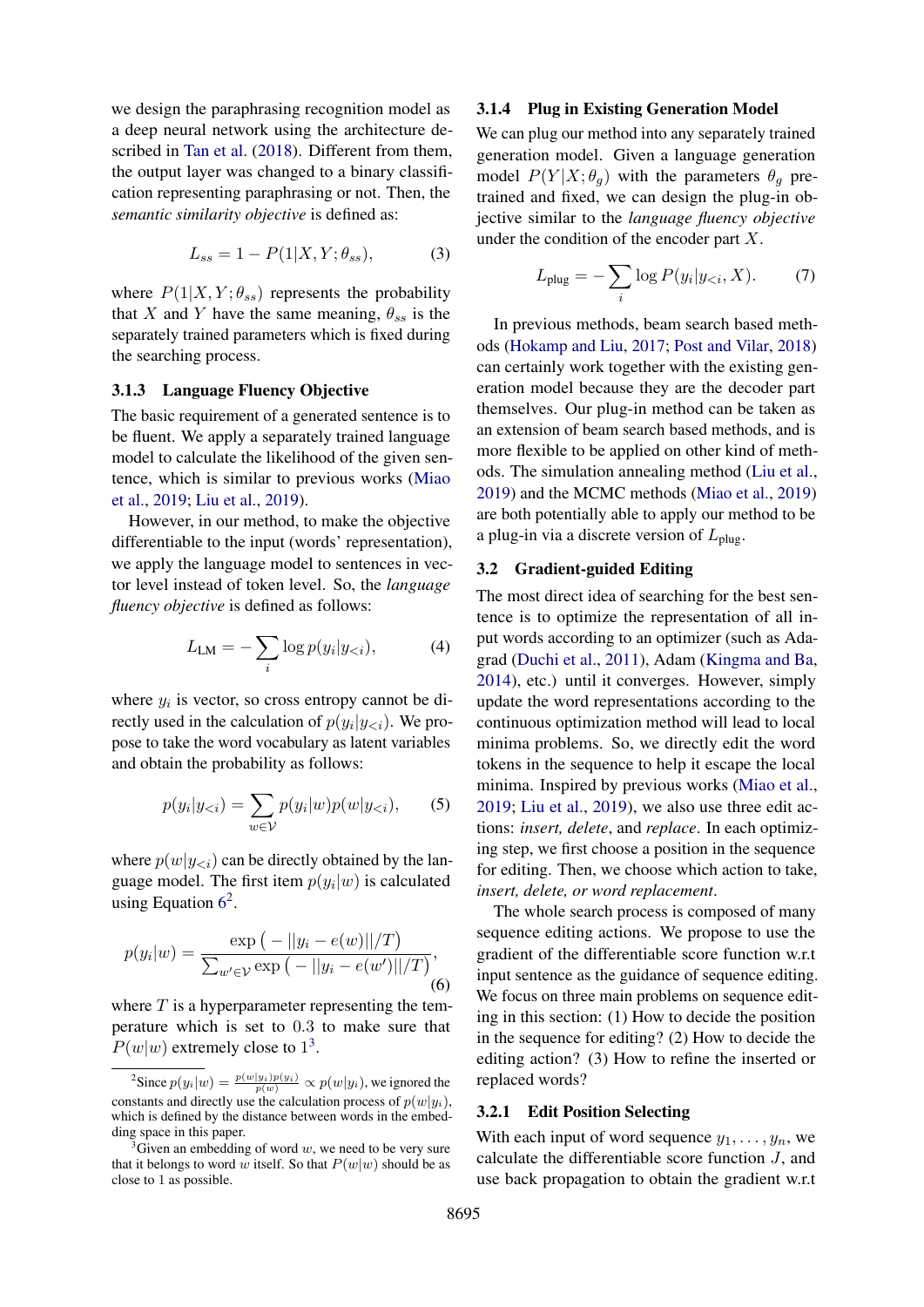<span id="page-4-0"></span>

Figure 1: The process of choosing editing position.

each word  $\frac{\partial J}{\partial y_i}$ . Intuitively, for a variable, the larger the gradient is, the more urgent it is to be updated. Similarly, the 2-norm of each gradient  $\left|\frac{\partial J}{\partial y_i}\right|_2$  can be taken as a measure of each gradient vector's "length" in the searching space. So, we take the position with the largest gradient norm as the additional editing position. This process is shown in Figure [1.](#page-4-0)

#### 3.2.2 Edit Action Sampling

After the editing position  $k$  is determined, we randomly sample an action with probability  $[p_{ins}, p_{del}, p_{rep}]$ . Intuitively, a better action with a lower cost should have larger probability. The probabilities are obtained using the following procedure.

First we need to calculate the cost function for each action. For *insertion*, the cost function is  $L_{ins} = L(y_1, \ldots, y_{k-1}, y_*, y_k, \ldots, y_n)$ , where  $y_*$ represents the inserted word's embedding. Here, we do not know what word should be inserted, so  $y_*$ is just a fuzzy word vector which is the average embedding of a subset of the whole vocabulary  $W$  (detailed later). Similarly, for *replacement*, we replace the word  $y_k$  to  $y_*$ , and then calculate the cost function  $L_{rep} = L(y_1, \ldots, y_{k-1}, y_*, y_{k+1}, \ldots, y_n).$ For *deletion*, we just delete the word at position k and calculate the cost function  $L_{\text{del}} =$  $L(y_1, \ldots, y_{k-1}, y_{k+1}, \ldots, y_n)$ . Then, we normalize the three  $\cos\theta^4$  $\cos\theta^4$  as Equation [8.](#page-4-2)

$$
L_{\text{ins}}^{\text{norm}} = -(L_{\text{ins}} - E(L))/\text{Std}(L)
$$
  
\n
$$
L_{\text{del}}^{\text{norm}} = -(L_{\text{del}} - E(L))/\text{Std}(L)
$$
  
\n
$$
L_{\text{rep}}^{\text{norm}} = -(L_{\text{rep}} - E(L))/\text{Std}(L),
$$
 (8)

where  $E(L)$  and  $Std(L)$  stands for the mean and standard deviation of the normalized costs. Finally, the probabilities are obtained by softmax:

$$
[p_{\text{ins}}, p_{\text{del}}, p_{\text{rep}}] = \text{Softmax}([L_{\text{ins}}^{\text{norm}}, L_{\text{del}}^{\text{norm}}, L_{\text{rep}}^{\text{norm}}]). \tag{9}
$$

If the *insertion* action is chosen, we have to decide whether to insert  $y_*$  in the front or back of the position. We simply make them equal probability and sample for the decision.

Note that when deciding the subset  $W$ , we use the pre-trained language model to obtain the top 50 possible words to be filled in the ∗ place. This is similar to the method in CGMH [\(Miao et al.,](#page-10-4) [2019\)](#page-10-4), and UPSA [\(Liu et al.,](#page-10-5) [2019\)](#page-10-5). However, our idea in this paper is to let the gradient do what it's supposed to do. When two words occur far away in the word space, gradients will not help much in changing one of them to another, but they can help to refine the word representation to a nearby word. So, we use the language model to coarsely update the word, and then use the gradient to fine-tune the word representation (detailed in Section [3.2.3\)](#page-4-3).

### <span id="page-4-3"></span>3.2.3 Word Selection and Update

After a new fuzzy word is inserted or replaced, we propose to update the fuzzy word under the guidance of gradients. Under the gradient decent optimization method, the update of each word vector is  $y_*^{(t+1)} = y_*^{(t)} - \eta \frac{\partial J}{\partial y_*}$  $rac{\partial J}{\partial y_*}$ . Note that we can use any optimization method here, including Adam [\(Kingma and Ba,](#page-9-13) [2014\)](#page-9-13), Adagrad [\(Duchi](#page-9-3) [et al.,](#page-9-3) [2011\)](#page-9-3), LBFGS [\(Liu and Nocedal,](#page-10-12) [1989\)](#page-10-12), etc.

After the word vectors' update, we need to update the word tokens. Here, we calculate the probability of a word vector to be a word token  $P(w|y_*)$ , and select the word  $w_*$  with the largest probability as the candidate word as is shown in Equation [10.](#page-4-4)

<span id="page-4-4"></span>
$$
w_* = \underset{w \in \mathcal{V}}{\arg \max} P(w|y_*)
$$
  
= 
$$
\underset{w \in \mathcal{V}}{\arg \max} \frac{\exp(y_*^\top w)}{\sum_{w' \in \mathcal{V}} \exp(y_*^\top w')} ,
$$
 (10)

<span id="page-4-2"></span>where  $V$  stands for the whole vocabulary. If  $P(w_*|y_*)$  is above a threshold<sup>[5](#page-4-5)</sup> and  $w_*$  is not the same as the original word, we will replace the fuzzy word to  $w_*$  and also assign  $w_*$ 's word embedding to the vector  $y_*$ . The gradient updating process can be conducted for several steps until the fuzzy word is replaced to any real word.

<span id="page-4-6"></span>In conclusion, the searching process is illustrated in Algorithm [1.](#page-5-0)

<span id="page-4-1"></span><sup>&</sup>lt;sup>4</sup>We take a negative operation to the normalized costs because better action tend to have lower cost.

<span id="page-4-5"></span><sup>&</sup>lt;sup>5</sup>Here, we set the threshold to 0.9 in practice.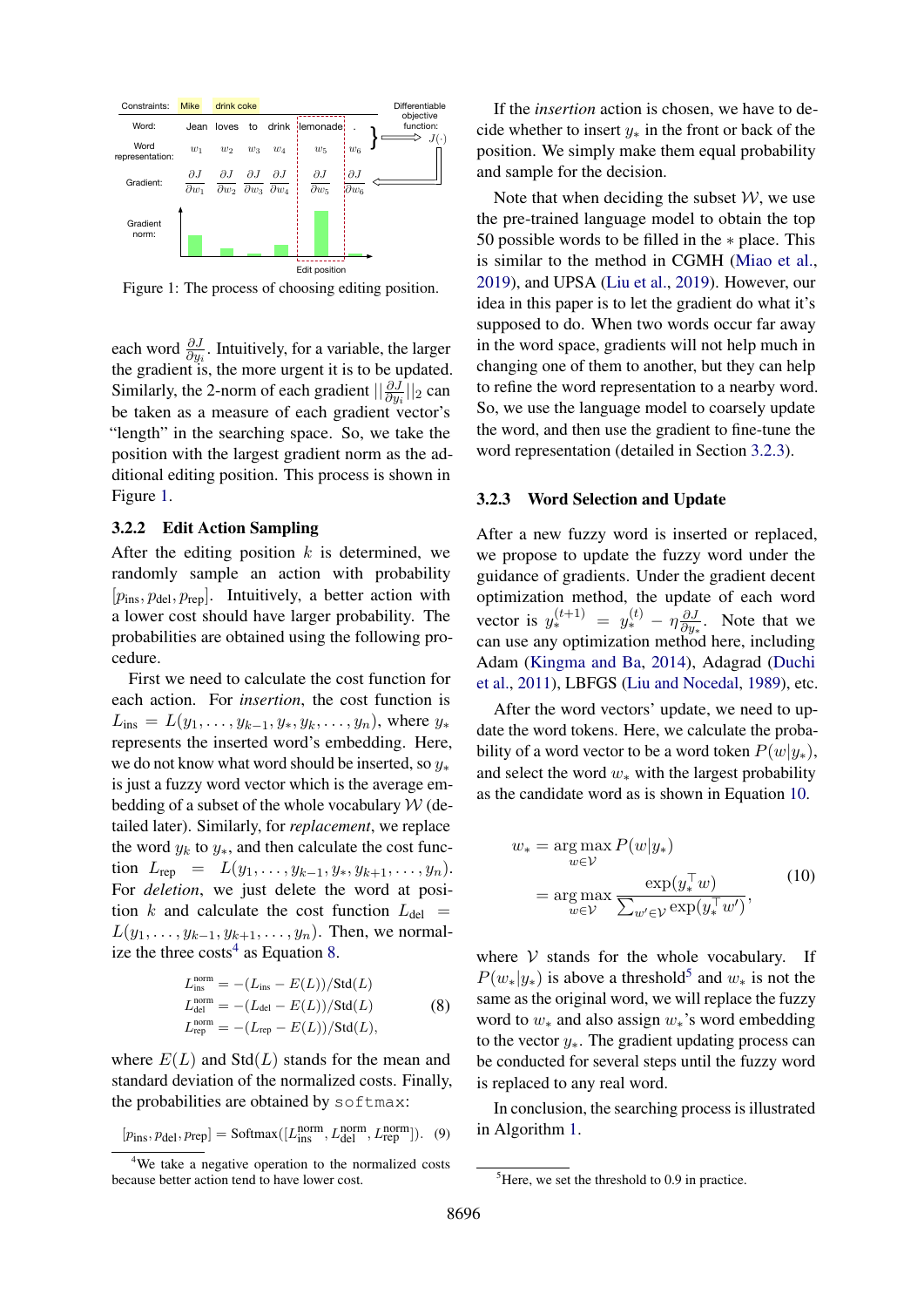```
Input: Initial word sequence: W = [w_1, \ldots, w_n],
         Initial word embeddings: Y = [y_1, \ldots, y_n]Data: Epochs: N
Output: The search result W_*for i \leftarrow 1 \dots N do
      Calculate L(Y) and \frac{\partial L(Y)}{\partial Y};
      Select the edit position k1;
      Calculate [p_{ins}, p_{del}, p_{rep}]9;
      Sample an action according to multinomial
        distribution [p_{\rm ins}, p_{\rm del}, p_{\rm rep}];
      Calculate W according to language model;
      if action="insert" then
            Sampling: in the front or in the back;
            W \leftarrow [w_1, \ldots, \ast, \ldots, w_n];y_* \leftarrow \frac{1}{|W|} \sum_{w \in \mathcal{W}} e(w);Y \leftarrow [y_1, \ldots, y_*, \ldots, y_n];end
      else if action="delete" then
            W \leftarrow [w_1, \ldots, w_{k-1}, w_{k+1}, \ldots, w_n];Y \leftarrow [y_1, \ldots, y_{k-1}, y_{k+1}, \ldots, y_n];end
      else if action="replace" then
           W \leftarrow [w_1, \ldots, w_{k-1}, \ast, w_{k+1}, \ldots, w_n];y_* \leftarrow \frac{1}{|W|} \sum_{w \in \mathcal{W}} e(w);Y \leftarrow [y_1, \ldots, y_{k-1}, y_*, y_{k+1}, \ldots, y_n];end
      while Y contains fuzzy word do
            Update Y: Y \leftarrow Y - \eta \frac{\partial L(Y)}{\partial Y};
      end
end
return W_* \leftarrow W;
```
Algorithm 1: G2LC searching process

### 4 Experiments

#### 4.1 Constraint decoding

#### 4.1.1 Dataset & Preprocessing

We use keyword-to-sentence task to evaluate the performance of our method on constraint decoding. Keyword-to-sentence task is extremely important in topic-driven dialogue response generation [\(Xing](#page-11-2) [et al.,](#page-11-2) [2017\)](#page-11-2), where we need to generate a response with a few hints (usually a keyword as a hard constraint or a topic word as a soft constraint).

The language model is trained using One-Billion-Word Corpus [\(Chelba et al.,](#page-9-14) [2013\)](#page-9-14)<sup>[6](#page-5-1)</sup>. As is consistent with previous work [\(Miao et al.,](#page-10-4) [2019\)](#page-10-4), we also sample a 3k-sentence set to provide keyword constraints. For each sentence, we randomly sample 1∼4 keywords as test constraints. The architecture of the language model is a forward 2-layer LSTM RNN. In this task, the target sentence needs to satisfy the lexical constraints while ensuring language fluency. Therefore, the differentiable loss function

is as follows:

$$
L = \lambda_c L_c + \lambda_{\text{LM}} L_{\text{LM}},\tag{11}
$$

where  $\lambda_c$  and  $\lambda_{LM}$  are hyperparameters, which are set to 1 and 10 in our experiment, respectively.

#### 4.1.2 Competing Methods

We compared our method with the following stateof-the-art approaches:

(1) *Sequence to backward-forward method (seq-B*/*F*) is proposed by [Mou et al.](#page-10-6) [\(2016\)](#page-10-6), which takes one keyword as input, and generate the sequence before the keyword as well as the sequence after the keyword using a backward and a forward generator, respectively.

(2) *Asynchronously sequence to backwardforward method (asyn-B/F)* is another method proposed by [Mou et al.](#page-10-6) [\(2016\)](#page-10-6), which generates the forward "half" sentence under the condition of the backward "half" sentence.

(3) *Grid-beam search (GBS) method* is proposed by [Hokamp and Liu](#page-9-1) [\(2017\)](#page-9-1), which applies an enhanced beam search to find a valid solution in the constrained search space of the generator.

(4) *Dynamic Beam Allocation (DBA) method* is proposed by [Post and Vilar](#page-10-3) [\(2018\)](#page-10-3), which is a much faster beam search based method.

(5) *Metropolis-Hastings Sampling (CGMH) method* is proposed by [Miao et al.](#page-10-4) [\(2019\)](#page-10-4), which uses a series of editing operations to achieve a stationary distribution of Markov chain thus generating the lexically-constrained sentence.

For GBS and DBA method, we just use the trained language model as the decoder and use their method to search for the target sentence. For our method, we simply use a sequence composed of the keywords as the initial sentence, which is the same as CGMH. We run our algorithm for 100 epochs, and finally, select the sentence with the smallest loss as the final result.

### 4.1.3 Evaluation Metrics

The language fluency of generated target sentences is measured by negative log-likelihood (NLL) loss, which is evaluated by a third party language model (a trigram Kneser-Ney Language Model [\(Heafield,](#page-9-15) [2011\)](#page-9-15)). This language model is trained using the English monolingual corpus in WMT18 $^7$  $^7$ , which is again consistent with previous work [\(Miao et al.,](#page-10-4) [2019\)](#page-10-4).

<span id="page-5-1"></span><sup>6</sup><http://www.statmt.org/lm-benchmark/>

<span id="page-5-2"></span> $^7$ [http://www.statmt.org/wmt18/](http://www.statmt.org/wmt18/translation-task.html) [translation-task.html](http://www.statmt.org/wmt18/translation-task.html)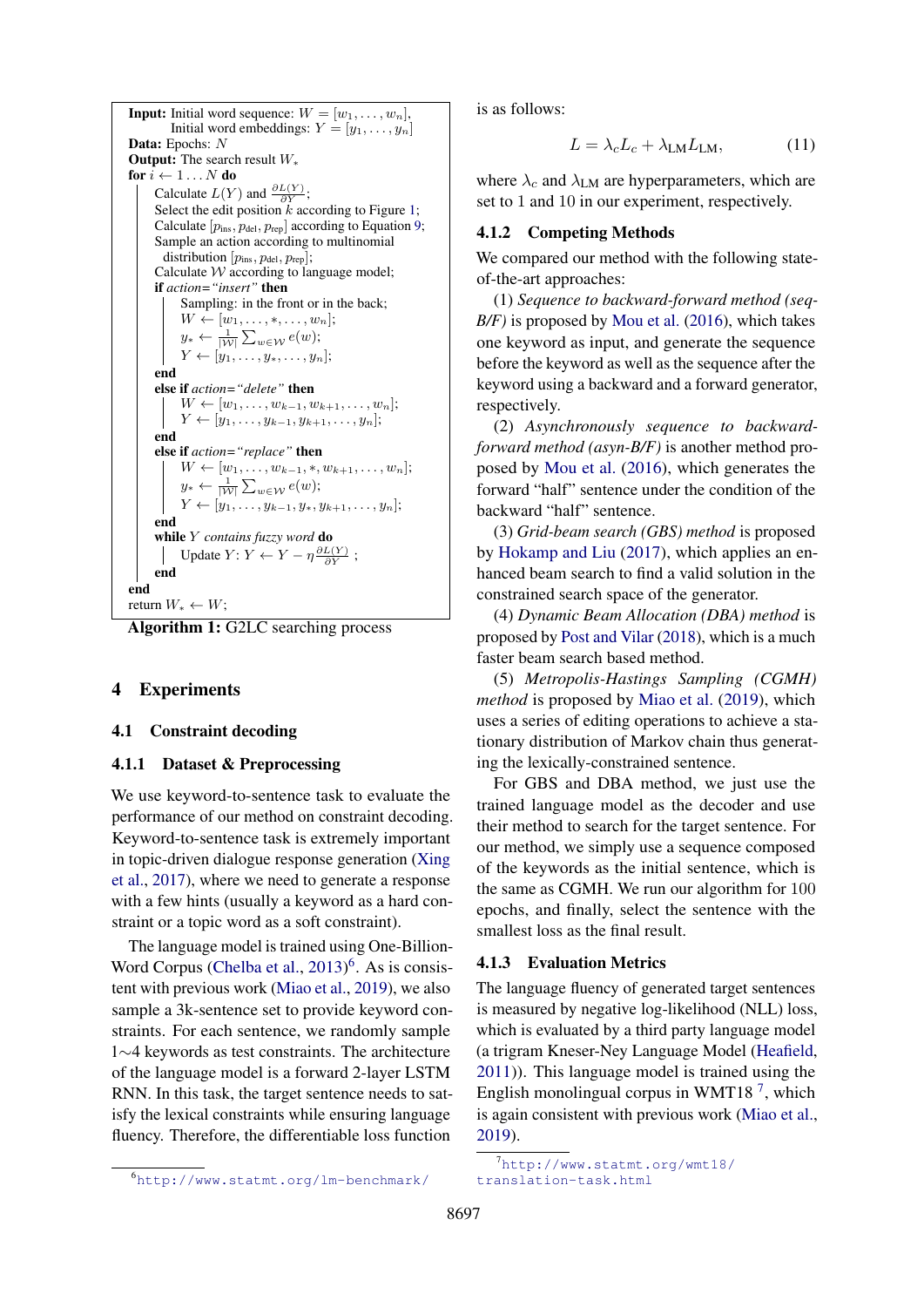<span id="page-6-0"></span>

|                   | NLL  |      |      | Human          |      |      |      |      |
|-------------------|------|------|------|----------------|------|------|------|------|
| #keyword          |      | 2    | 3    | $\overline{4}$ |      | 2    | 3    |      |
| $seq-B/F$         | 7.80 |      |      |                | 0.11 |      |      |      |
| asyn-B/F          | 8.30 |      |      |                | 0.09 |      |      |      |
| <b>GBS</b>        | 7.42 | 8.72 | 8.59 | 9.63           | 0.32 | 0.55 | 0.49 | 0.55 |
| <b>DBA</b>        | 7.41 | 8.58 | 8.54 | 9.25           | 0.43 | 0.53 | 0.54 | 0.59 |
| <b>CGMH</b>       | 7.04 | 7.57 | 8.26 | 7.92           | 0.45 | 0.61 | 0.56 | 0.65 |
| G <sub>2</sub> LC | 7.02 | 7.46 | 8.01 | 7.76           | 0.47 | 0.73 | 0.65 | 0.67 |

Table 1: The NLL loss and human evaluation score of the generated sentence with 1∼4 keywords.

For human evaluation, we asked 6 data graders to help us evaluate the language fluency for each target sentence. The labeled score is between 0 (not fluent) and 1 (extremely fluent). The detailed annotation method is shown in Appendix [A.](#page-11-3) The experiment result is shown in Table [1.](#page-6-0)

According to Table [1,](#page-6-0) under the condition of 1∼4 keywords, our method G2LC outperformed the previous methods in both the NLL loss and the human evaluation score. Our inter-rater agreement is acceptable due to [Krippendorff](#page-9-16) [\(2004\)](#page-9-16) with Krippendorff's alpha values 0.73, 0.72, 0.78, 0.80. All results are significant due to the Wilcoxon Signed Rank Test ( $p < 0.05$ ). Compared to CGMH, our method can not only use the gradient norm to locate the editing position more accurately but also our method can use the gradient to fine-tune the inserted or replaced words. Therefore, our gradientguided method can achieve a better result than CGMH. Note that in the human evaluation, the fluency of single keyword is lower than the fluency of 2, 3, or 4 keywords. The reason is that fewer keywords will lead to larger search space, so the task of searching a sentence based on only one keyword is harder than based on 2, 3, or 4 keywords.

Some of the generated results of our method are listed in Table [2.](#page-6-1) We can see that for these given keywords, our method can generate a sensitive fluent sentence including these keywords.

#### 4.2 Unsupervised Paraphrase Generation

### 4.2.1 Datasets & Implementation details

We use the Quora question pair dataset $8$  as our testbed of unsupervised paraphrase generation. This dataset contains 140K paraphrased sentence pairs and 260K non-paraphrased sentence pairs. We follow the experiment settings of [Miao et al.](#page-10-4) [\(2019\)](#page-10-4) and [Liu et al.](#page-10-5) [\(2019\)](#page-10-5) to hold out 3K for the validation set and 30K for the test set.

<span id="page-6-2"></span>

<span id="page-6-1"></span>

| Keywords                 | Generated sentence                                        |
|--------------------------|-----------------------------------------------------------|
| computer                 | the <b>computer</b> you want is here                      |
| couple                   | the <b>couple</b> made a conversation                     |
| claim, street            | claim that we are on street by accident                   |
| friends, home            | her friends are at home                                   |
| death, medical, care     | the farmers that diagnosed with alcohol                   |
|                          | death can suspend medical care                            |
| police, central, bank    | the <b>police</b> at <b>central bank</b> is sleeping      |
| sunday, agents, worked,  | the sunday telegraph agents worked                        |
| service                  | on the service                                            |
| attempt, copy, painting, | the <b>attempt</b> to <b>copy</b> the <b>painting</b> was |
| denounced                | denounced                                                 |

Table 2: The example results of keywords-to-sentence generation.

For the training of the paraphrasing recognition model  $(L_{ss})$ , we mix the rest paraphrased sentence pairs and the non-paraphrased sentence pairs together, and then take out 1K and 3K for validation and testing, respectively. The paraphrasing recognition model can be designed in any architecture [\(Sha et al.,](#page-10-13) [2015,](#page-10-13) [2016;](#page-10-14) [Tan et al.,](#page-10-11) [2018\)](#page-10-11). The accuracy of the trained paraphrasing recognition model achieved 85%. We also trained another version of the paraphrasing recognition model using the SNLI dataset<sup>[9](#page-6-3)</sup> for a cross-domain experiment.

In the paraphrase generation task, the target sentence should be the paraphrase of the input sentence, also we require the target sentence to ensure language fluency. We also conduct experiments that require the target sentence to satisfy the lexical constraints simultaneously. Therefore, the differentiable loss function is as follows:

$$
L_{\rm rec} = \lambda_{\rm LM} L_{\rm LM} + \lambda_s L_{\rm ss},\tag{12}
$$

where  $\lambda_{LM}$ , and  $\lambda_{ss}$  are predefined hyperparameters, which are set to 1, and 2 in our experiment, respectively.  $L_{ss}$  is the loss of the paraphrasing recognition model.

For the training of the paraphrasing generation model  $(L_{\text{plug}})$ , we take the rest paraphrased sentence pairs as the train/valid/test dataset, the valid set has 1K sentence pairs and the test set has 3K sentence pairs. We evaluate the performance of the paraphrasing generation model by BLEU value, which achieves 17.02 on the test set.

<span id="page-6-4"></span>We can also generate the target sentence using the paraphrasing generation model, the differentiable loss function is as shown in Equation [13.](#page-6-4)

$$
L_{\text{gen}} = \lambda_{\text{LM}} L_{\text{LM}} + \lambda_p L_{\text{plug}},\tag{13}
$$

<span id="page-6-3"></span><sup>9</sup>[https://nlp.stanford.edu/projects/](https://nlp.stanford.edu/projects/snli/) [snli/](https://nlp.stanford.edu/projects/snli/)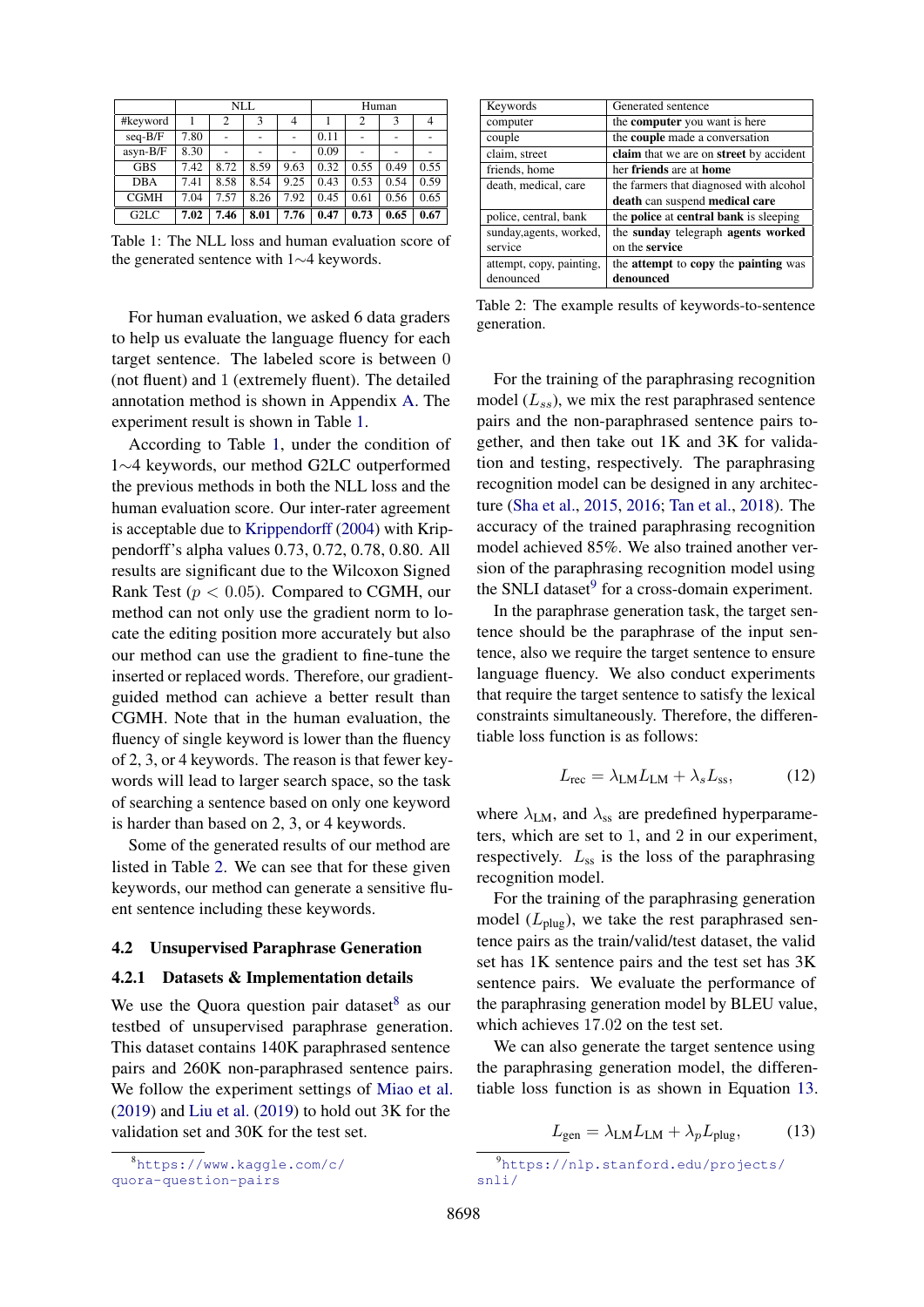<span id="page-7-0"></span>

|                                | Model                    | iBLEU | <b>BLEU</b> | ROUGE-1 | ROUGE-2 | <b>NLL</b> |
|--------------------------------|--------------------------|-------|-------------|---------|---------|------------|
|                                | ResidualLSTM             | 12.67 | 17.57       | 59.22   | 32.40   |            |
| Supervised                     | VAE-SVG-eq               | 15.17 | 20.04       | 59.98   | 33.30   |            |
|                                | Pointer generator        | 16.79 | 22.65       | 61.96   | 36.07   |            |
|                                | Transformer              | 16.25 | 21.73       | 60.25   | 33.45   |            |
|                                | <b>DNPG</b>              | 18.01 | 25.03       | 63.73   | 37.75   |            |
|                                | Pointer generator        | 5.04  | 6.96        | 41.89   | 12.77   |            |
| Supervised<br>(Domain-adapted) | Shallow fusion           | 6.04  | 7.95        | 44.87   | 14.79   |            |
|                                | <b>MTL</b>               | 4.90  | 6.37        | 37.64   | 11.83   |            |
|                                | <b>DNPG</b>              | 10.39 | 16.98       | 56.01   | 28.61   |            |
|                                | <b>VAE</b>               | 8.16  | 13.96       | 44.55   | 22.64   | 7.74       |
| Unsupervised                   | <b>CGMH</b>              | 9.94  | 15.73       | 48.73   | 26.12   | 7.46       |
|                                | <b>UPSA</b>              | 12.02 | 18.18       | 56.51   | 30.69   | 6.97       |
|                                | G2LC (Recognizer)        | 14.34 | 20.13       | 58.90   | 32.79   | 6.56       |
|                                | G2LC (Recognizer, Cross) | 13.21 | 19.95       | 58.02   | 30.76   | 6.54       |
|                                | G2LC (Generator)         | 14.46 | 23.27       | 59.65   | 33.08   | 6.12       |
|                                | G2LC (Generator, Cross)  | 13.44 | 21.68       | 58.89   | 32.85   | 6.23       |

Table 3: The comparison of overall performance between our proposed method and previous methods. We use sentence-level BLEU as is consistent with [Liu et al.](#page-10-5) [\(2019\)](#page-10-5).

where  $\lambda_{LM}$ , and  $\lambda_p$  are again predefined hyperparameters, which are set to 1, and 2 in our experiment, respectively. Here, the paraphrasing generation model is used as a plug-in loss function  $L_{\text{plug}}$ , which requires the target sentence to have a high probability under the condition of the input sentence.

## 4.2.2 Competing Methods

We compare the performance of our method with three branches of approaches as follows:

(1) *Supervised methods* are usually Seq2Seq methods, including ResidualLSTM [\(Prakash et al.,](#page-10-1) [2016\)](#page-10-1), VAE-SVG-eq [\(Gupta et al.,](#page-9-17) [2018\)](#page-9-17), pointer generator [\(See et al.,](#page-10-15) [2017b\)](#page-10-15), the Transformer network [\(Vaswani et al.,](#page-11-4) [2017\)](#page-11-4), and the current stateof-the-art approach DNPG [\(Li et al.,](#page-10-2) [2019\)](#page-10-2).

(2) *Domain-adapted supervised methods* trained their model using one corpus and then conduct the inference stage on another corpus. These methods include shallow fusion [\(Gulcehre et al.,](#page-9-18) [2015\)](#page-9-18) and a multi-task learning (MTL) method [\(Domhan and](#page-9-19) [Hieber,](#page-9-19) [2017\)](#page-9-19). This kind of method is necessary to be compared with because our model also uses another corpus to train the paraphrase recognition model and paraphrase generation model for the loss function  $L_{ss}$  and  $L_{\text{plug}}$ , respectively.

(3) *Unsupervised methods* do not require any parallel data for training. We have three unsupervised competing methods: VAE [\(Kingma and Welling,](#page-9-20)

[2013\)](#page-9-20), CGMH [\(Miao et al.,](#page-10-4) [2019\)](#page-10-4), and UPSA [\(Liu](#page-10-5) [et al.,](#page-10-5) [2019\)](#page-10-5). VAE is trained using non-paraphrased sentences by minimizing reconstruction loss and KL loss. In the inference stage, sentence vectors are sampled from the latent space and then generated to sentences. CGMH seeks to achieve the stationary state on the Markov chain using Metropolis hasting sampling algorithm. UPSA applies simulated annealing method to maximize a discrete score function, which is the state-of-the-art method among all the unsupervised methods.

We have the following methods for comparison:

- $G2LC$  (*Recognizer*) is optimized by  $L_{\text{rec}}$ , which use paraphrase recognizer  $L_{ss}$  as part of a score function. The paraphrase recognizer  $L_{ss}$  is trained by Quora dataset.
- *G2LC (Recognizer, Cross)* is also optimized by  $L_{\text{rec}}$ , but the paraphrase recognizer  $L_{ss}$  is trained by SNLI dataset.
- *G2LC* (*Generator*) is optimized by  $L_{gen}$ , which is a plug-in of a pretrained paraphrase generator, and  $L_{\text{plug}}$  is part of the score function. The paraphrase generator  $L_{\text{plug}}$  is trained by Quora dataset.
- *G2LC (Generator, Cross)* is also optimized by  $L_{\text{gen}}$ , but the paraphrase generator  $L_{\text{plug}}$  is trained by SNLI dataset.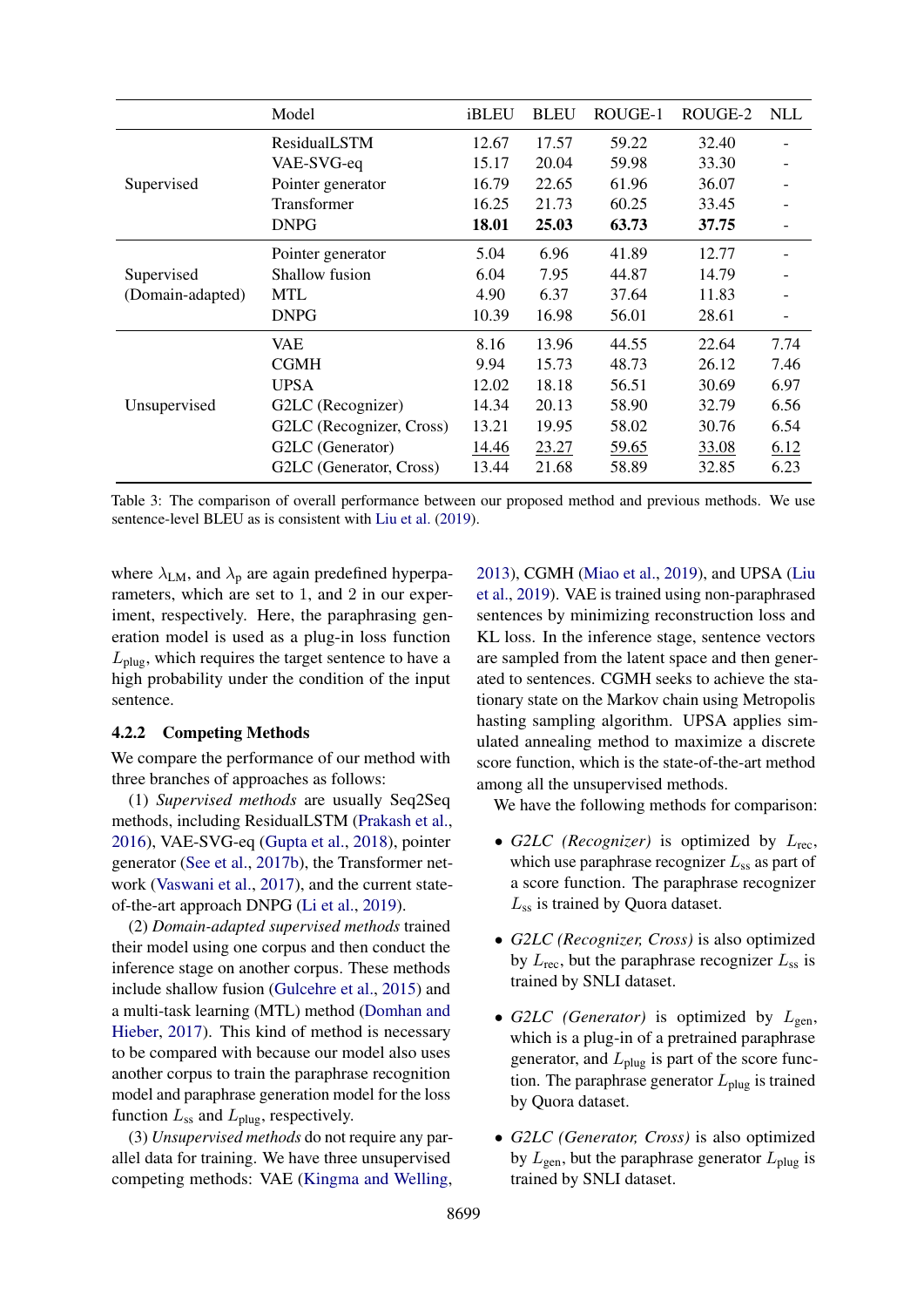<span id="page-8-0"></span>

| Method            | Relevance | Fluent |
|-------------------|-----------|--------|
| VAE.              | 0.53      | 0.64   |
| <b>CGMH</b>       | 0.62      | 0.70   |
| <b>UPSA</b>       | 0.75      | 0.73   |
| G2LC (Recognizer) | 0.79      | 0.77   |
| G2LC (Generator)  | 0.81      | 0.78   |

Table 4: The human evaluation result of our method.

#### 4.2.3 Evaluation Metrics

We use the standard metrics of paraphrase generation (BLEU [\(Papineni et al.,](#page-10-16) [2002\)](#page-10-16) and ROUGE [\(Lin,](#page-10-17) [2004\)](#page-10-17)) for evaluation. However, in the paraphrase generation task, only compare how similar is the generated and reference sentence is not enough, the diversity between the generated and original sentence should also be considered. So, we use iBLEU [\(Sun and Zhou,](#page-10-18) [2012\)](#page-10-18) as the major metric, which penalizes the similarity between the generated and original sentence. [Li et al.](#page-10-2) [\(2019\)](#page-10-2) and [Liu et al.](#page-10-5) [\(2019\)](#page-10-5) also applied this metric.

We also asked 6 data graders to help us evaluate the language fluency for each target sentence, and evaluate the relevance between each target sentence and their corresponding input sentence. The detailed annotation method is shown in Appendix [A.](#page-11-3)

### 4.2.4 Results

In Table [3,](#page-7-0) we listed many variants of our method. *G2LC (Recognizer)* constrains the paraphrasement by the paraphrase recognizing model, which is trained by the Quora dataset. In comparison, the recognizing model Lss in *G2LC (Recognizer, Cross)* is trained by the SNLI dataset. We can see that the generation performance of the crossdomain loss outperforms the previous methods in all evaluation metrics. When  $L_{ss}$  is trained on the Quora dataset, the performances are even higher, which is easy to understand because the test data is selected from the same domain. Also, we trained two versions of paraphrasing generation model Lplug using Quora and SNLI datasets and reported the results in the lines of *G2LC (Generator)* and *G2LC (Generator, Cross)*. We can see that G2LC with  $L_{\text{blue}}$  is slightly better than G2LC with  $L_{\text{ss}}$ , which tells us that the loss calculated by the paraphrasing generation model is a better evaluator for the quality of the target sentence.

Table [4](#page-8-0) shows the human evaluation result of our method. We sampled 300 sentences from the generated sentences and asked 6 data graders to judge the relevance score and fluent score of these sentences. Both of the scores range from 0 (the worst) to 1

<span id="page-8-1"></span>

| Input                             | Generated sentence                 |
|-----------------------------------|------------------------------------|
| how do i control my anxiety       | how do i control my anxiety        |
| while under situations of extreme | when i am under extreme stress     |
| pressure                          |                                    |
| what are the easiest ways to make | what are the easiest ways that can |
| good money using the internet     | make money on the internet         |
| why did britain vote to leave the | why did britain leave the euro-    |
| european union                    | pean union                         |
| what can you tell about a person  | what can you tell about a person   |
| through their handwriting         | by their handwriting               |
| how do i earn more by investing   | how do i make money by invest-     |
| in share market                   | ing in share market                |

Table 5: The example results of paraphrase generation.

(the best). All of our inter-rater agreement are acceptable (with Krippendorff's alpha values  $> 0.70$ ) due to [Krippendorff](#page-9-16) [\(2004\)](#page-9-16). Due to the resource limit, we do not conduct the human evaluation for the cross-domain methods. According to Table [4,](#page-8-0) our methods achieved better performance on both of the human evaluation metrics.

Table [5](#page-8-1) shows some examples generated by our method *G2LC (Generator)*. With the guide of gradients, the generated sentences are different from the input sentence in some words but are still paraphrase to the input sentence.

#### 5 Conclusion & Future Works

In this paper, we propose a gradient guided method to conduct unsupervised lexical constraint generation. The lexical constraints include hard constraints (keywords) and soft constraints (paraphrasing). We first defined a series of differentiable loss functions which represents the fluency of the generated sentence as well as whether the constraints are satisfied. Then, we use the value of the gradient norm to decide which word in the sentence has the most urgent need to be edited, including being inserted in the front or the back, being deleted, and being changed. We applied our method in two tasks, keyword-to-sentence generation, and unsupervised paraphrasing. Our method achieved state-of-the-art performance on both of these tasks. Using post-editing methods for lexical constraint generation can be taken as an initial step of controlling the generation result. Future research works can be conducted to make the generation process more robust and interpretable.

## Acknowledgement

We would like to thank the three anonymous reviewers and the anonymous meta-reviewer for so many good suggestions.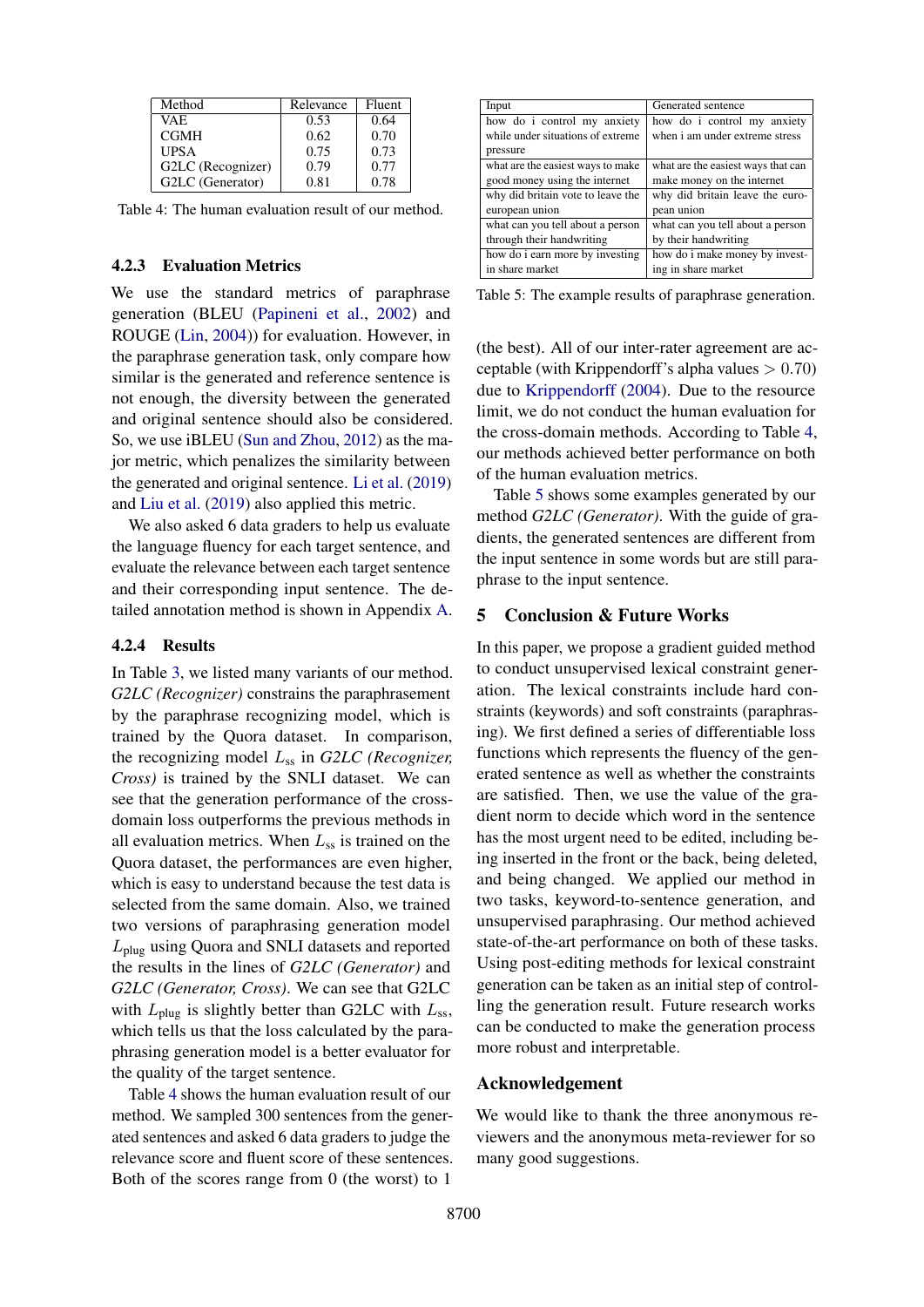#### References

- <span id="page-9-10"></span>Peter Anderson, Basura Fernando, Mark Johnson, and Stephen Gould. 2017. [Guided open vocabulary im](https://doi.org/10.18653/v1/D17-1098)[age captioning with constrained beam search.](https://doi.org/10.18653/v1/D17-1098) In *Proceedings of the 2017 Conference on Empirical Methods in Natural Language Processing*, pages 936–945, Copenhagen, Denmark. Association for Computational Linguistics.
- <span id="page-9-5"></span>Sergio Barrachina, Oliver Bender, Francisco Casacuberta, Jorge Civera, Elsa Cubel, Shahram Khadivi, Antonio Lagarda, Hermann Ney, Jesús Tomás, Enrique Vidal, et al. 2009. Statistical approaches to computer-assisted translation. *Computational Linguistics*, 35(1):3–28.
- <span id="page-9-14"></span>Ciprian Chelba, Tomas Mikolov, Mike Schuster, Qi Ge, Thorsten Brants, Phillipp Koehn, and Tony Robinson. 2013. One billion word benchmark for measuring progress in statistical language modeling. *arXiv preprint arXiv:1312.3005*.
- <span id="page-9-8"></span>Shanbo Cheng, Shujian Huang, Huadong Chen, Xin-Yu Dai, and Jiajun Chen. 2016. [PRIMT: A pick](https://doi.org/10.18653/v1/N16-1148)[revise framework for interactive machine translation.](https://doi.org/10.18653/v1/N16-1148) In *Proceedings of the 2016 Conference of the North American Chapter of the Association for Computational Linguistics: Human Language Technologies*, pages 1240–1249, San Diego, California. Association for Computational Linguistics.
- <span id="page-9-19"></span>Tobias Domhan and Felix Hieber. 2017. [Using target](https://doi.org/10.18653/v1/D17-1158)[side monolingual data for neural machine transla](https://doi.org/10.18653/v1/D17-1158)[tion through multi-task learning.](https://doi.org/10.18653/v1/D17-1158) In *Proceedings of the 2017 Conference on Empirical Methods in Natural Language Processing*, pages 1500–1505, Copenhagen, Denmark. Association for Computational Linguistics.
- <span id="page-9-9"></span>Miguel Domingo, Alvaro Peris, and Francisco Casacuberta. 2016. Interactive-predictive translation based on multiple word-segments. In *Proceedings of the 19th Annual Conference of the European Association for Machine Translation*, pages 282–291.
- <span id="page-9-3"></span>John Duchi, Elad Hazan, and Yoram Singer. 2011. Adaptive subgradient methods for online learning and stochastic optimization. *Journal of Machine Learning Research*, 12(Jul):2121–2159.
- <span id="page-9-4"></span>George Foster and Guy Lapalme. 2002. *Text prediction for translators*. Ph.D. thesis, Universite de ´ Montréal.
- <span id="page-9-12"></span>Alex Graves, Greg Wayne, and Ivo Danihelka. 2014. Neural turing machines. *arXiv preprint arXiv:1410.5401*.
- <span id="page-9-6"></span>Spence Green. 2014. *Mixed-initiative natural language translation*. Ph.D. thesis, Stanford University.
- <span id="page-9-18"></span>Caglar Gulcehre, Orhan Firat, Kelvin Xu, Kyunghyun Cho, Loic Barrault, Huei-Chi Lin, Fethi Bougares, Holger Schwenk, and Yoshua Bengio. 2015. On using monolingual corpora in neural machine translation. *arXiv preprint arXiv:1503.03535*.
- <span id="page-9-17"></span>Ankush Gupta, Arvind Agarwal, Prawaan Singh, and Piyush Rai. 2018. A deep generative framework for paraphrase generation. In *Thirty-Second AAAI Conference on Artificial Intelligence*.
- <span id="page-9-11"></span>Eva Hasler, Adria de Gispert, Gonzalo Iglesias, and ` Bill Byrne. 2018. [Neural machine translation decod](https://doi.org/10.18653/v1/N18-2081)[ing with terminology constraints.](https://doi.org/10.18653/v1/N18-2081) In *Proceedings of the 2018 Conference of the North American Chapter of the Association for Computational Linguistics: Human Language Technologies, Volume 2 (Short Papers)*, pages 506–512, New Orleans, Louisiana. Association for Computational Linguistics.
- <span id="page-9-15"></span>Kenneth Heafield. 2011. [KenLM: Faster and smaller](https://www.aclweb.org/anthology/W11-2123) [language model queries.](https://www.aclweb.org/anthology/W11-2123) In *Proceedings of the Sixth Workshop on Statistical Machine Translation*, pages 187–197, Edinburgh, Scotland. Association for Computational Linguistics.
- <span id="page-9-1"></span>Chris Hokamp and Qun Liu. 2017. [Lexically con](https://doi.org/10.18653/v1/P17-1141)[strained decoding for sequence generation using grid](https://doi.org/10.18653/v1/P17-1141) [beam search.](https://doi.org/10.18653/v1/P17-1141) In *Proceedings of the 55th Annual Meeting of the Association for Computational Linguistics (Volume 1: Long Papers)*, pages 1535–1546, Vancouver, Canada. Association for Computational Linguistics.
- <span id="page-9-2"></span>J. Edward Hu, Huda Khayrallah, Ryan Culkin, Patrick Xia, Tongfei Chen, Matt Post, and Benjamin Van Durme. 2019. [Improved lexically constrained](https://doi.org/10.18653/v1/N19-1090) [decoding for translation and monolingual rewriting.](https://doi.org/10.18653/v1/N19-1090) In *Proceedings of the 2019 Conference of the North American Chapter of the Association for Computational Linguistics: Human Language Technologies, Volume 1 (Long and Short Papers)*, pages 839–850, Minneapolis, Minnesota. Association for Computational Linguistics.
- <span id="page-9-13"></span>Diederik P Kingma and Jimmy Ba. 2014. Adam: A method for stochastic optimization. *arXiv preprint arXiv:1412.6980*.
- <span id="page-9-20"></span>Diederik P Kingma and Max Welling. 2013. Autoencoding variational bayes. *arXiv preprint arXiv:1312.6114*.
- <span id="page-9-7"></span>Rebecca Knowles and Philipp Koehn. 2016. Neural interactive translation prediction. In *Proceedings of the Association for Machine Translation in the Americas*, pages 107–120.
- <span id="page-9-16"></span>Klaus Krippendorff. 2004. Content analysis: An introduction to its methodology thousand oaks. *Calif.: Sage*.
- <span id="page-9-0"></span>Jiwei Li, Michel Galley, Chris Brockett, Jianfeng Gao, and Bill Dolan. 2016. [A diversity-promoting ob](https://doi.org/10.18653/v1/N16-1014)[jective function for neural conversation models.](https://doi.org/10.18653/v1/N16-1014) In *Proceedings of the 2016 Conference of the North American Chapter of the Association for Computational Linguistics: Human Language Technologies*, pages 110–119, San Diego, California. Association for Computational Linguistics.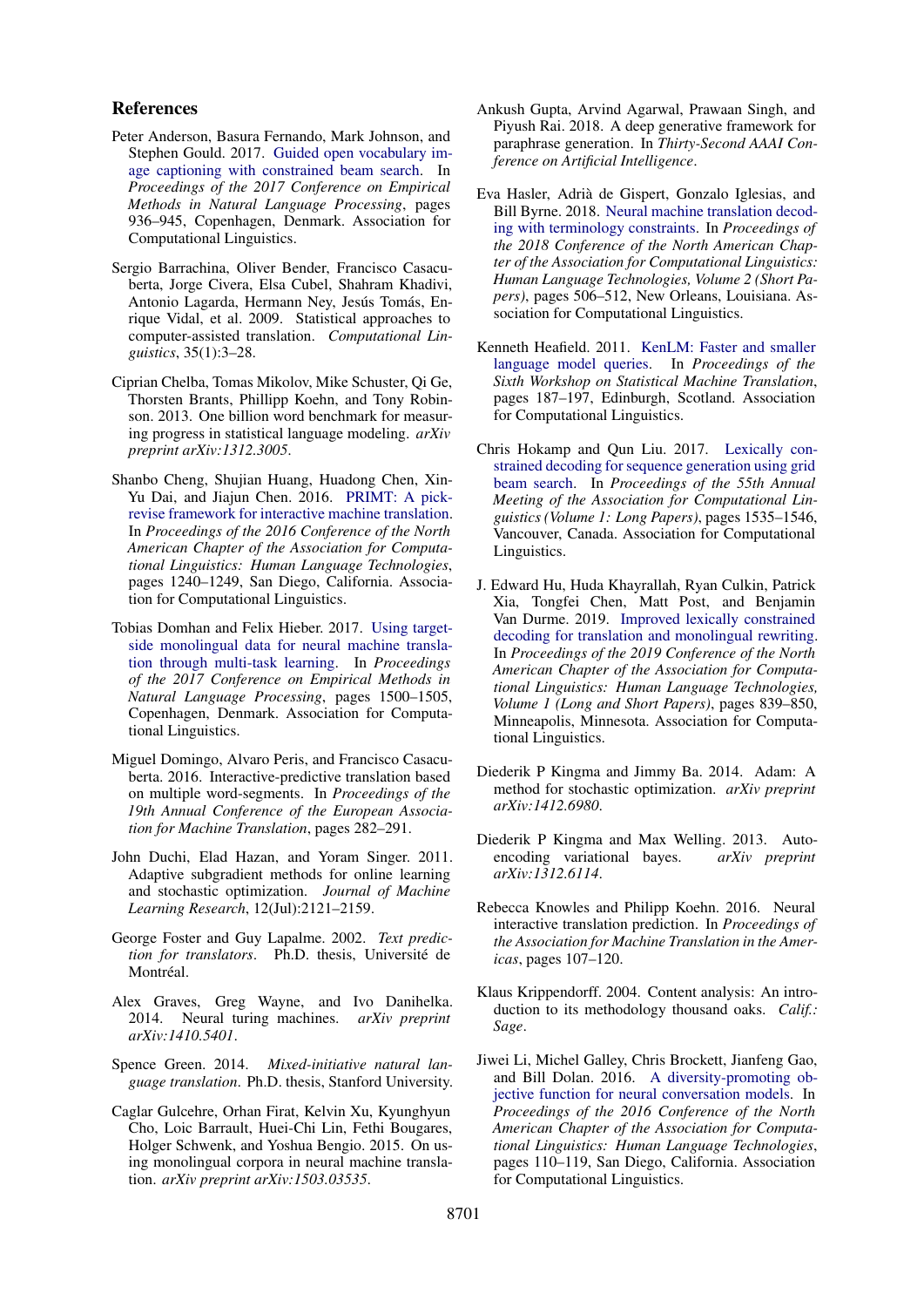- <span id="page-10-2"></span>Zichao Li, Xin Jiang, Lifeng Shang, and Qun Liu. 2019. [Decomposable neural paraphrase generation.](https://doi.org/10.18653/v1/P19-1332) In *Proceedings of the 57th Annual Meeting of the Association for Computational Linguistics*, pages 3403–3414, Florence, Italy. Association for Computational Linguistics.
- <span id="page-10-17"></span>Chin-Yew Lin. 2004. [ROUGE: A package for auto](https://www.aclweb.org/anthology/W04-1013)[matic evaluation of summaries.](https://www.aclweb.org/anthology/W04-1013) In *Text Summarization Branches Out*, pages 74–81, Barcelona, Spain. Association for Computational Linguistics.
- <span id="page-10-12"></span>Dong C Liu and Jorge Nocedal. 1989. On the limited memory bfgs method for large scale optimization. *Mathematical programming*, 45(1-3):503–528.
- <span id="page-10-8"></span>Tianyu Liu, Kexiang Wang, Lei Sha, Baobao Chang, and Zhifang Sui. 2018. Table-to-text generation by structure-aware seq2seq learning. In *Proceedings of the Thirty-Second AAAI Conference on Artificial Intelligence*.
- <span id="page-10-5"></span>Xianggen Liu, Lili Mou, Fandong Meng, Hao Zhou, Jie Zhou, and Sen Song. 2019. Unsupervised paraphrasing by simulated annealing. *arXiv preprint arXiv:1909.03588*.
- <span id="page-10-4"></span>Ning Miao, Hao Zhou, Lili Mou, Rui Yan, and Lei Li. 2019. Cgmh: Constrained sentence generation by metropolis-hastings sampling. In *Proceedings of the AAAI Conference on Artificial Intelligence*, volume 33, pages 6834–6842.
- <span id="page-10-6"></span>Lili Mou, Yiping Song, Rui Yan, Ge Li, Lu Zhang, and Zhi Jin. 2016. [Sequence to backward and for](https://www.aclweb.org/anthology/C16-1316)[ward sequences: A content-introducing approach to](https://www.aclweb.org/anthology/C16-1316) [generative short-text conversation.](https://www.aclweb.org/anthology/C16-1316) In *Proceedings of COLING 2016, the 26th International Conference on Computational Linguistics: Technical Papers*, pages 3349–3358, Osaka, Japan. The COLING 2016 Organizing Committee.
- <span id="page-10-16"></span>Kishore Papineni, Salim Roukos, Todd Ward, and Wei-Jing Zhu. 2002. [Bleu: a method for automatic eval](https://doi.org/10.3115/1073083.1073135)[uation of machine translation.](https://doi.org/10.3115/1073083.1073135) In *Proceedings of the 40th Annual Meeting of the Association for Computational Linguistics*, pages 311–318, Philadelphia, Pennsylvania, USA. Association for Computational Linguistics.
- <span id="page-10-3"></span>Matt Post and David Vilar. 2018. [Fast lexically con](https://doi.org/10.18653/v1/N18-1119)[strained decoding with dynamic beam allocation for](https://doi.org/10.18653/v1/N18-1119) [neural machine translation.](https://doi.org/10.18653/v1/N18-1119) In *Proceedings of the 2018 Conference of the North American Chapter of the Association for Computational Linguistics: Human Language Technologies, Volume 1 (Long Papers)*, pages 1314–1324, New Orleans, Louisiana. Association for Computational Linguistics.
- <span id="page-10-1"></span>Aaditya Prakash, Sadid A. Hasan, Kathy Lee, Vivek Datla, Ashequl Qadir, Joey Liu, and Oladimeji Farri. 2016. [Neural paraphrase generation with stacked](https://www.aclweb.org/anthology/C16-1275) [residual LSTM networks.](https://www.aclweb.org/anthology/C16-1275) In *Proceedings of COL-ING 2016, the 26th International Conference on Computational Linguistics: Technical Papers*, pages

2923–2934, Osaka, Japan. The COLING 2016 Organizing Committee.

- <span id="page-10-0"></span>Abigail See, Peter J. Liu, and Christopher D. Manning. 2017a. [Get to the point: Summarization with](https://doi.org/10.18653/v1/P17-1099) [pointer-generator networks.](https://doi.org/10.18653/v1/P17-1099) In *Proceedings of the 55th Annual Meeting of the Association for Computational Linguistics (Volume 1: Long Papers)*, pages 1073–1083, Vancouver, Canada. Association for Computational Linguistics.
- <span id="page-10-15"></span>Abigail See, Peter J Liu, and Christopher D Manning. 2017b. Get to the point: Summarization with pointer-generator networks. *arXiv preprint arXiv:1704.04368*.
- <span id="page-10-14"></span>Lei Sha, Baobao Chang, Zhifang Sui, and Sujian Li. 2016. [Reading and thinking: Re-read LSTM unit](https://www.aclweb.org/anthology/C16-1270) [for textual entailment recognition.](https://www.aclweb.org/anthology/C16-1270) In *Proceedings of COLING 2016, the 26th International Conference on Computational Linguistics: Technical Papers*, pages 2870–2879, Osaka, Japan. The COLING 2016 Organizing Committee.
- <span id="page-10-13"></span>Lei Sha, Sujian Li, Baobao Chang, Zhifang Sui, and Tingsong Jiang. 2015. [Recognizing textual entail](https://doi.org/10.18653/v1/D15-1185)[ment using probabilistic inference.](https://doi.org/10.18653/v1/D15-1185) In *Proceedings of the 2015 Conference on Empirical Methods in Natural Language Processing*, pages 1620– 1625, Lisbon, Portugal. Association for Computational Linguistics.
- <span id="page-10-7"></span>Lei Sha, Lili Mou, Tianyu Liu, Pascal Poupart, Sujian Li, Baobao Chang, and Zhifang Sui. 2018. Orderplanning neural text generation from structured data. In *Proceedings of the Thirty-Second AAAI Conference on Artificial Intelligence*.
- <span id="page-10-10"></span>Lei Sha, Chen Shi, Qi Chen, Lintao Zhang, and Houfeng Wang. 2020. Estimating minimum operation steps via memory-based recurrent calculation network. In *2020 international joint conference on neural networks (IJCNN)*. IEEE.
- <span id="page-10-9"></span>Chen Shi, Qi Chen, Lei Sha, Hui Xue, Sujian Li, Lintao Zhang, and Houfeng Wang. 2019. We know what you will ask: A dialogue system for multi-intent switch and prediction. In *CCF International Conference on Natural Language Processing and Chinese Computing*, pages 93–104. Springer.
- <span id="page-10-18"></span>Hong Sun and Ming Zhou. 2012. [Joint learning of a](https://www.aclweb.org/anthology/P12-2008) [dual SMT system for paraphrase generation.](https://www.aclweb.org/anthology/P12-2008) In *Proceedings of the 50th Annual Meeting of the Association for Computational Linguistics (Volume 2: Short Papers)*, pages 38–42, Jeju Island, Korea. Association for Computational Linguistics.
- <span id="page-10-11"></span>Chuanqi Tan, Furu Wei, Wenhui Wang, Weifeng Lv, and Ming Zhou. 2018. Multiway attention networks for modeling sentence pairs. In *International Joint Conferences on Artificial Intelligence*, pages 4411– 4417.